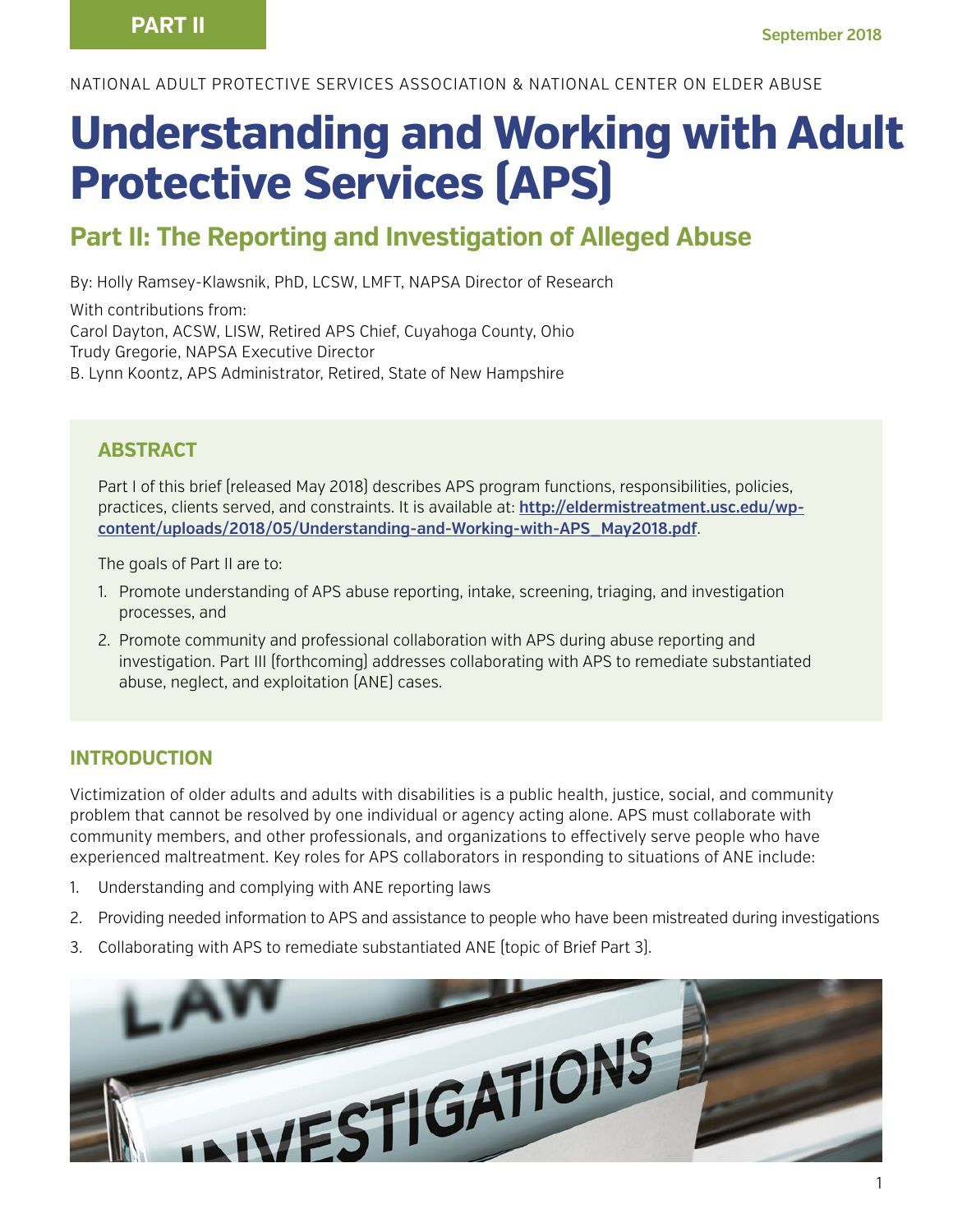## **REPORTING SUSPECTED ANE**

Most APS programs accept reports via telephone, protected web-based programs, and in writing. Information regarding APS operating in specific states, including reporting requirements and processes, maltreatment definitions, client eligibility requirements, and ANE types handled, is available at: **www.napsa-now.org/get-help/help-in-your-area**.

#### *Key information to provide in a report (to the extent that it is known to the reporter):*

- Alleged victim name; birthdate or age; address and current location; physical and mental health conditions and diagnoses, disabilities, special needs, needed medications and assistive devices; self-care and self-protection abilities and limitations; primary language and communication barriers; significant others including service-providers, and best access method
- Suspected perpetrator name; birthdate or age; relationship to alleged victim; address and current location; conditions and factors relevant to allegations (substance abuse, mental illness, criminal history, or weapon possession)
- Suspected abuse What, specifically, does reporter suspect may have occurred during what time frame? Is alleged victim currently in danger? If so, what is the source and nature of danger? Is emergency response needed? If so, call 911 then also report to APS.
- Reasons for suspicions including victim statements, witnessed events, abuse signs and symptoms **http://eagle.trea.usc.edu/types-of-abuse**
- Describe actions taken to protect, treat, shelter, or otherwise assist the alleged victim
- Known hazards in alleged victim's home (menacing animals, infestation, contagious illness, unsafe structure, illegal activity, weapons, or dangerous individuals)
- Reporter's name, address, relationship to alleged victim, professional or caregiving role if any, and how reported information came to be known.

APS does accept anonymous reports from non-mandated reporters; however, reporters are encouraged to provide their name and contact information. Without this, APS cannot recontact them to correct report errors, such as incorrect alleged victim address. Laws require APS to protect the identity of reporters and typically protect from liability those making good faith reports.

Reporters are not required nor barred from informing a vulnerable adult of an ANE report. In some cases, informing the alleged victim is beneficial. When that person is alert and oriented and trusts the reporter, informing can pave the way for APS contact and also preserve the trust. For example, a physician observes imprint injuries on a vulnerable patient and hears from the patient, "The aide who comes to bathe me is too rough, and, she makes the water too hot even though I tell her it hurts." A statement such as this can be helpful, "Thank you for telling me. I am sorry that happens. You deserve kindness and respect and I care about your safety. I will report this to APS so that steps can be taken to stop that. The law also requires me to report this." Should the patient object, informing her, "I am sorry to go against your wishes on this but by law I must." Discussing the report may lead to further disclosures or recognition of steps to ease the process for the patient. Informing alleged perpetrators of reports, however, is NOT recommended, even when they are surrogate decision-makers such as guardians. Notice to perpetrators can further endanger victims and lead to efforts to hide abuse evidence.

#### **INTAKE, SCREENING AND TRIAGING OF REPORTS**

During intake information provided by the reporter is collected and documented. This is followed by report screening to determine if, based upon that information, (1) the reported adult meets APS eligibility criteria, (2) a reportable condition and allegation exist, and (3) the adult is in a location served by the receiving APS program. Efforts are made to refer the reporter to an agency with jurisdiction or ability to assist the alleged victim when reports are deemed ineligible for APS services. Screened-in reports proceed to investigation and are triaged and responded to according to the perceived level of danger to the reported adult.